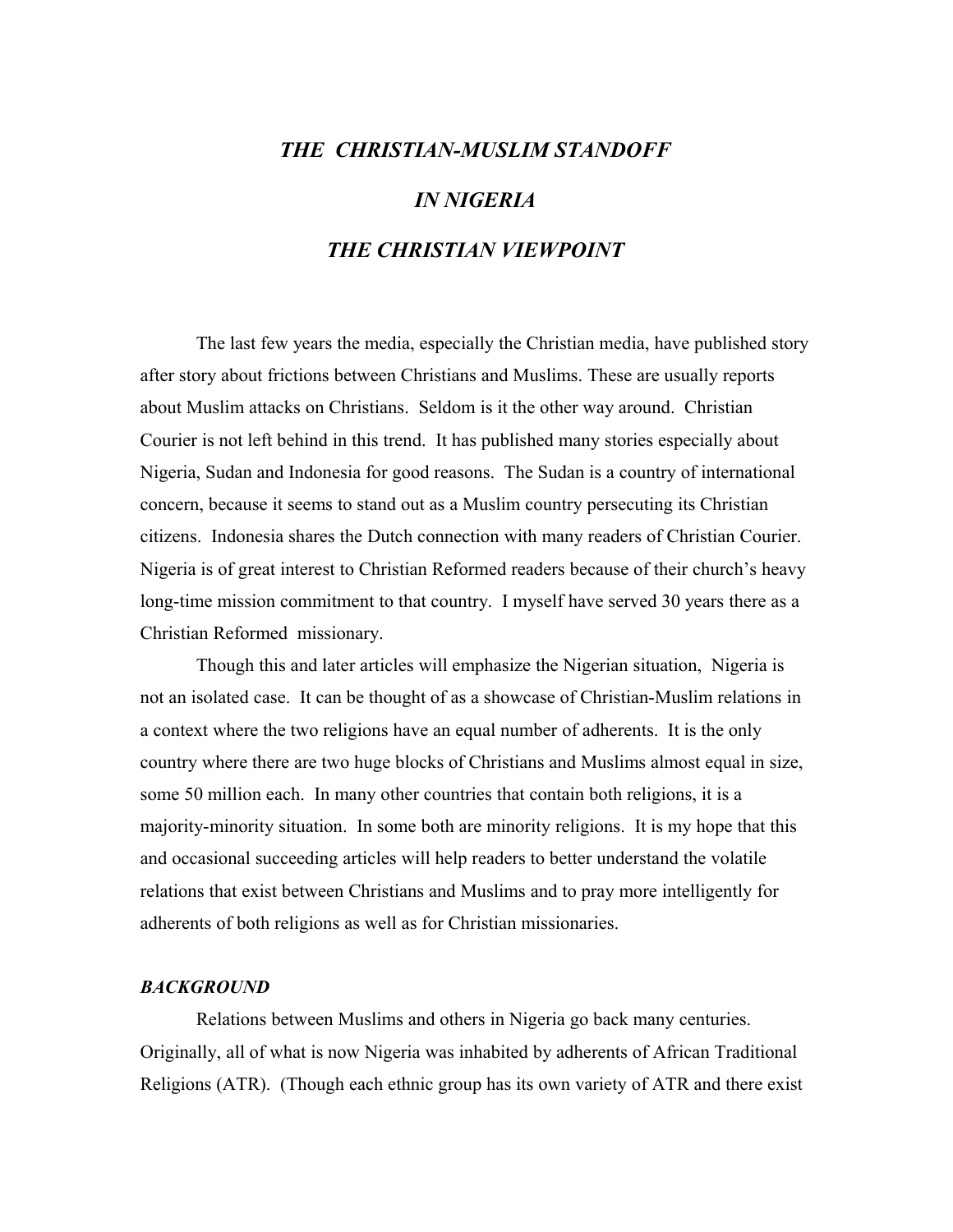wide differences, nevertheless, underneath all ATRs lies a common worldview that easily obscures the significant differences to a casual observer.) Muslim traders and preachers began to penetrate what is now northern Nigeria with the eventual result that Islam became the dominant religious and cultural force in the far north. Three major ethnic groups especially submitted to this religion: Hausa, Fulani and Kanuri to such an extent that Islam is now considered their traditional religion. Islam has become so deeply entrenched among these ethnic groups that Muslims have forgotten that their ancestors at one time were Traditionalists. They cannot imagine why any of their ethnic compatriots would choose to be anything but Muslim.

Further south, there is Nigeria's Middle Belt, the focus of Christian Reformed mission work. It is the traditional home to a large number of ethnic groups, each with their own language, culture and variety of ATR. These people over time became the fodder of slave raiding and trading on the part of their northern Muslim neighbours. Muslim rulers, known as "emirs," would regularly send their troops into those areas and totally devastate them in their quest for "pagan" slaves. In fact, the Sokoto Caliphate in present north-west Nigeria was the largest slave society in the world at the beginning of the 1900s.

The devastation caused by these Muslim raiders was almost total. One eye witness of this Muslim terrorism was Karl Kumm, the founder of the Sudan United Mission, a missionary umbrella organization with which the Christian Reformed mission is closely identified even today. The following is a mixed quotation combining my own comments with those of Kumm that graphically expresses Kumm's nightmare:

He wrote of emirs sending slave raiders into their territories in order to collect the annual tribute due to him and in the process destroying, killing, enslaving, utterly devastating large areas. "I have known close on five thousand square miles of territory absolutely depopulated bv the ruling empire." He personally had seen "huge walled towns deserted, thousands of acres of farm land relapsing into jungle and an entire population absorbed. And this sort of thing is not done once or twice in a century, but it is… being done somewhere or other every day. (Boer, 1979, p. 127; 1984, pp. 36-38. For bibliographical information, turn to the Boeriana section on this website)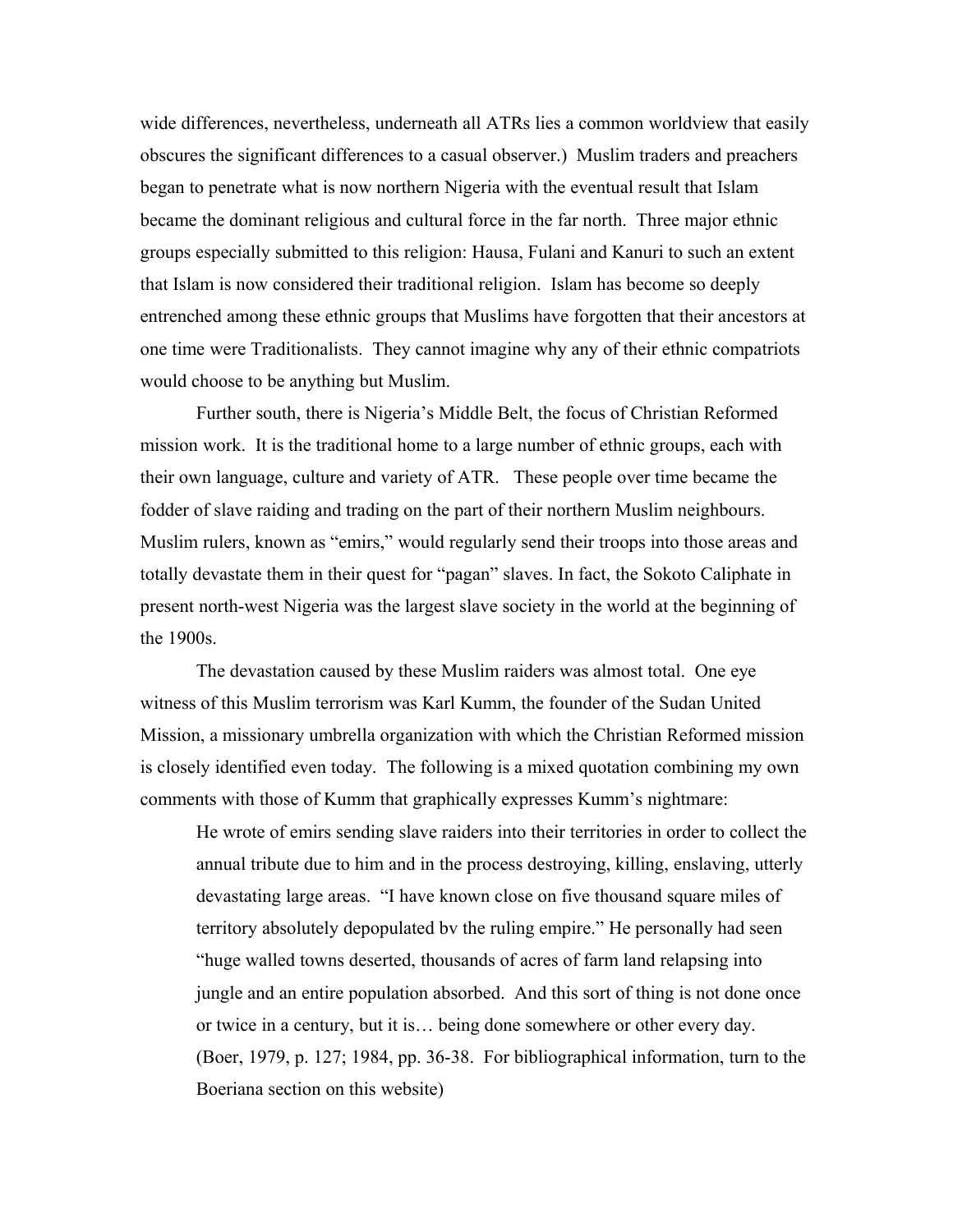During the 19<sup>th</sup> century, Western nations turned their interest towards Africa. Missionaries and traders from various countries entered the area, sometimes cooperating, at other times opposing each other. Eventually, the British gained control over the area and in 1914 created what is now the nation of Nigeria. Though missionaries had already gained access to the south during the  $19<sup>th</sup>$  century, it was during the colonial period of 1900-1960 that they obtained a strong foothold in the Middle Belt so that by independence in 1960, there was a significant Christian church in that area. The process of Christianization accelerated significantly after independence was gained, a sure proof that Nigerian Christianity can hardly be dismissed as a mere colonial affair.

The British put a stop to raiding and slavery and established a sort of uneasy Pax Britannica. However, throughout their rule they consciously favoured Muslims over against Traditionalists and Christians. They had much respect for Muslim culture. It was literate, well organized politically, sophisticated. They appointed Muslims to civil service positions over ATRs and Christians. They placed Muslim emirs over traditional chiefs and ethnic groups that previously had been small but independent nations. What the Muslims could not achieve in the Middle Belt by means of their own warfare and raids, the British helped them accomplish "peacefully." By the time the British handed over the reins to Nigerians in 1960, Muslims were in solid control of the major power positions in the country and many non-Muslim people were now firmly under Muslim control. These included both Christians and adherents of ATR. Both never have forgotten how Muslim authorities of other ethnic groups were imposed on them. It is an internal form of colonialism that has been a major cause of unrest, upheavals, violence and bloodshed during the 1980s and 90s.

During the initial post-colonial period, Muslim rulers felt free, as Muslims generally do, to utilize all the government machinery, power and finance in their Muslim mission. The most powerful of them, the Sultan or Sardauna of Sokoto, Sir Ahmadu Bello, is famous for pulling out all the government stops in his bid to "dip the Qur'an into the Atlantic"—a pithy statement expressing the alleged Muslim goal of Islamizing all of Nigeria, from the northern desert to the Atlantic coast. By means of giving government largesse, he bought over chiefs and entire ethnic groups, politicians and businessmen. It was a veritable crusade or, as Muslims call it, *jihad.* The crusade led to the conversion to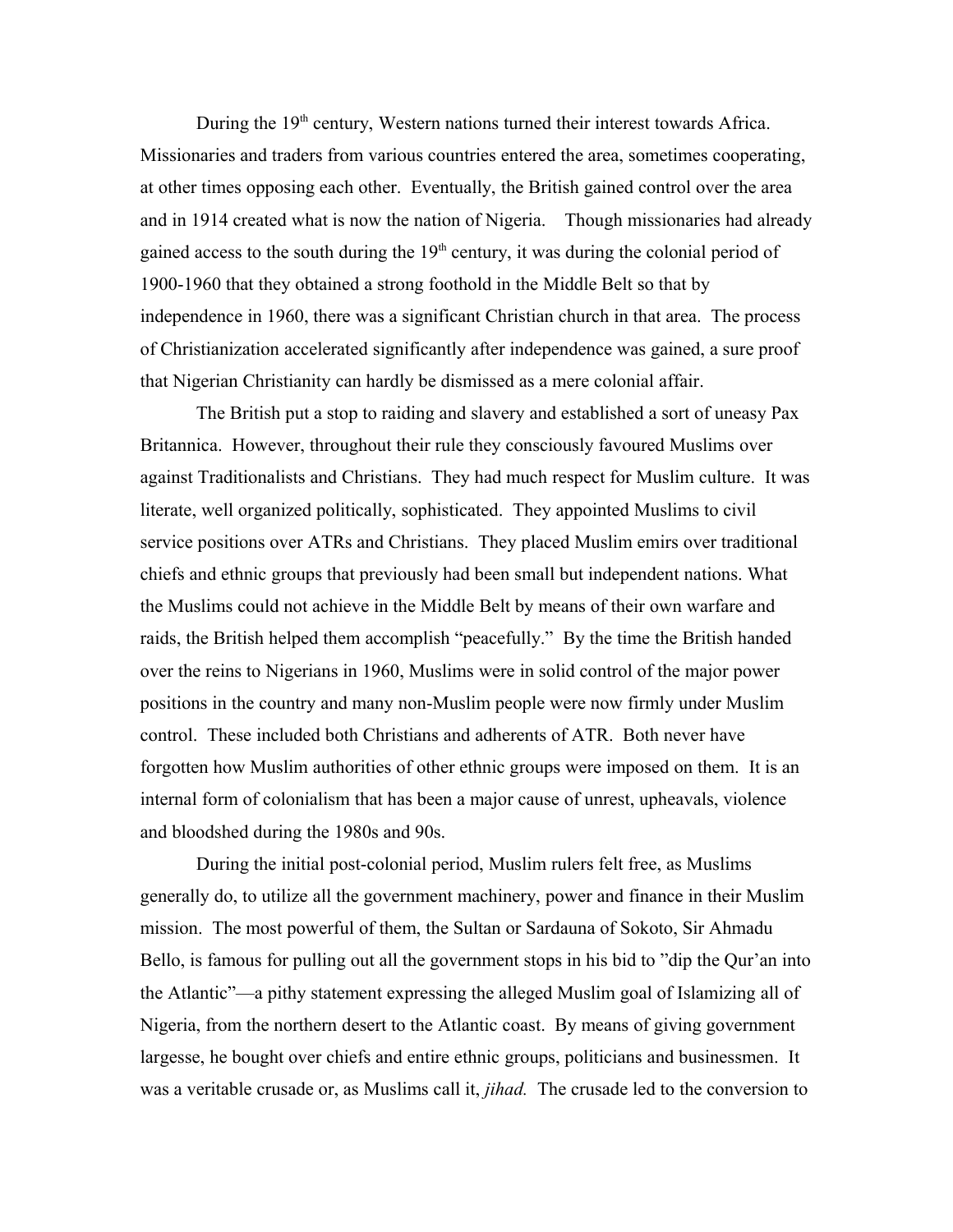Islam of many thousands of adherents of ATR and even of many Christians. It became a major contributing factor to Christian resentment and mistrust of the Muslim community.

1966 was the year of the first two of many coups in Nigeria. Ahmadu Bello, the nation's leading Muslim, was killed. General Yakubu Gowon, a Christian, became head of the military government. At first glance, it looked like Christians had beaten Islam and were now in power. However, after the civil war against Biafra, the Christian Gowon presided over the confiscation of Christian hospitals and schools. The Christian reaction, in keeping with their traditional stance in the country till now, was one of quiet resignation and much grumbling. The question arose in the Christian mind as to who really ruled. Was Gowon merely a Christian pawn in Muslim hands? The event snapped something in the Christian psyche that would never be reversed. Next time they were faced with a Muslim challenge, they would not take it lying down again.

That next challenge was the Muslim demand to have the shari'a, the Muslim law, enshrined in the national constitution. During the 1970s a constitutional assembly was held that was to produce a new constitution for the country. The pivotal issue turned out to be whether or not the shari'a could have a place in it. The antithesis between the two religions as it has developed in Nigeria became starkly obvious to all and brought the country close to another civil war. (I intend in a future article to give some flesh to the dangerous political brinkmanship the controversy produced, but in the meantime any interested reader may consult my 1979 and 1984 publications for details) The Christian response to this demand was an absolute negative with no compromise ever offered. While the Christian community earlier in the same decade had grumblingly and passively accepted the confiscation of its institutions, this time around its response was aggressive. By now they were convinced that Muslims did indeed plan to turn Nigeria into a Muslim country and they were determined not to let it happen, come what may. The battle line was drawn. It has remained so ever since, even into the new century.

## *The Christian Perspective*

The Christian perspective is based on three pillars. The first is their memory that has its roots in pre-colonial times. Like those of Nigerian Muslims, the ancestors of Nigerian Christians were adherents to African Traditional Religions, long after Islam had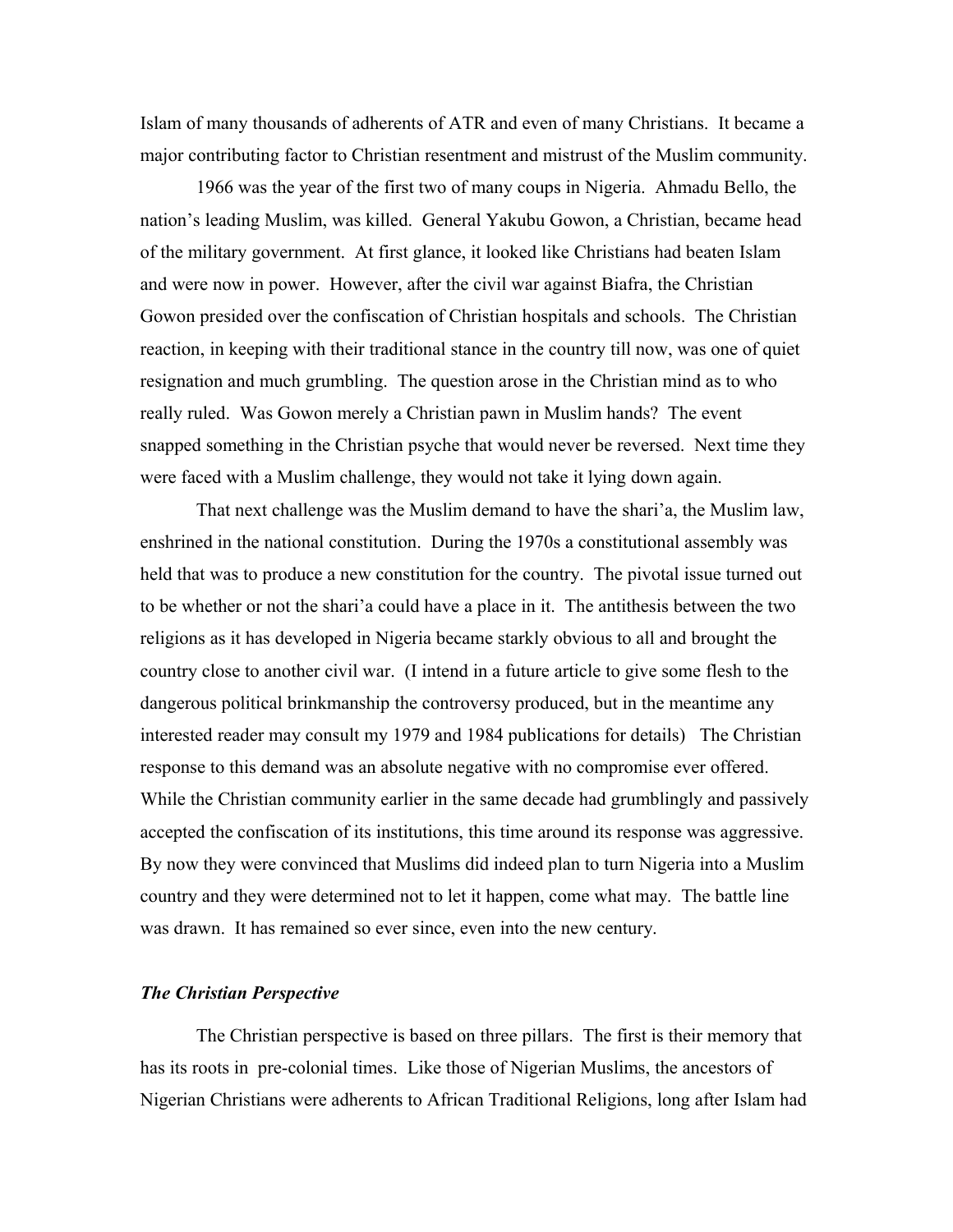already made deep inroads, especially in what is now northern Nigeria. The Christian successors to these Traditionalist victims have not forgotten this history and they see a line of continuation through colonialism into contemporary Nigeria. They have seen how during colonialism, Muslims knew how to manipulate the British and largely controlled access to power and wealth. They remember how the Sardauna utilized all the power and wealth of government in his bid to islamize the Middle Belt. They have had to strongly battle against enshrining the shari'a in the constitution into the new century. They continue to experience what they see as oppressive behaviour of Muslim emirs and state governments. In fact, they are convinced that the entire government machinery in Nigeria at all levels is skewed against Christians and controlled by Muslims.

On the very day towards the end of 1999 that the imposition of the shari'a in Zamfara state was defended as applicable only to the Muslim faithful, I read reports about the Kano State Government's threat to many churches to either relocate or be destroyed. On that same day, I read about the Emir of Ilorin's call to move all churches out of his city. Such developments do nothing to instill confidence in this Zamfara promise. Furthermore, published reports of the contrary trend are firmly etched in the Christian memory. The astounding confessions of one Alhaji Aliyu Ibn. Mamman Dan-Bauchi, a strong *jihad* warrior prior to his conversion to Christ, are too graphic to be forgotten. These and a myriad of similar events over the years make the Zamfara promise sound rather hollow. Already it is reported that non-Muslim women in Zamfara have difficulty accessing public transport. Anti-alcohol legislation can hardly fail to affect non-Muslims.

The second pillar of the Christian perspective is the Muslim doctrine of the place of *dhimmi. Dhimmi* are non-Muslims in a Muslim society. This is a matter of established Muslim orthodoxy of public record accessible to all. *Dhimmis* are at best second-class citizens whose religion is merely tolerated and only in a truncated form dictated by Islam. While Islam has a better record of tolerance for other religions in the past than do Christians, that record has long been surpassed by much of the contemporary world, especially by world Christianity. What was comparatively broadminded in earlier centuries, is today regarded as unacceptable intolerance. Islam has never withdrawn its position on the status of *dhimmi.* The difficult situation of Christians living among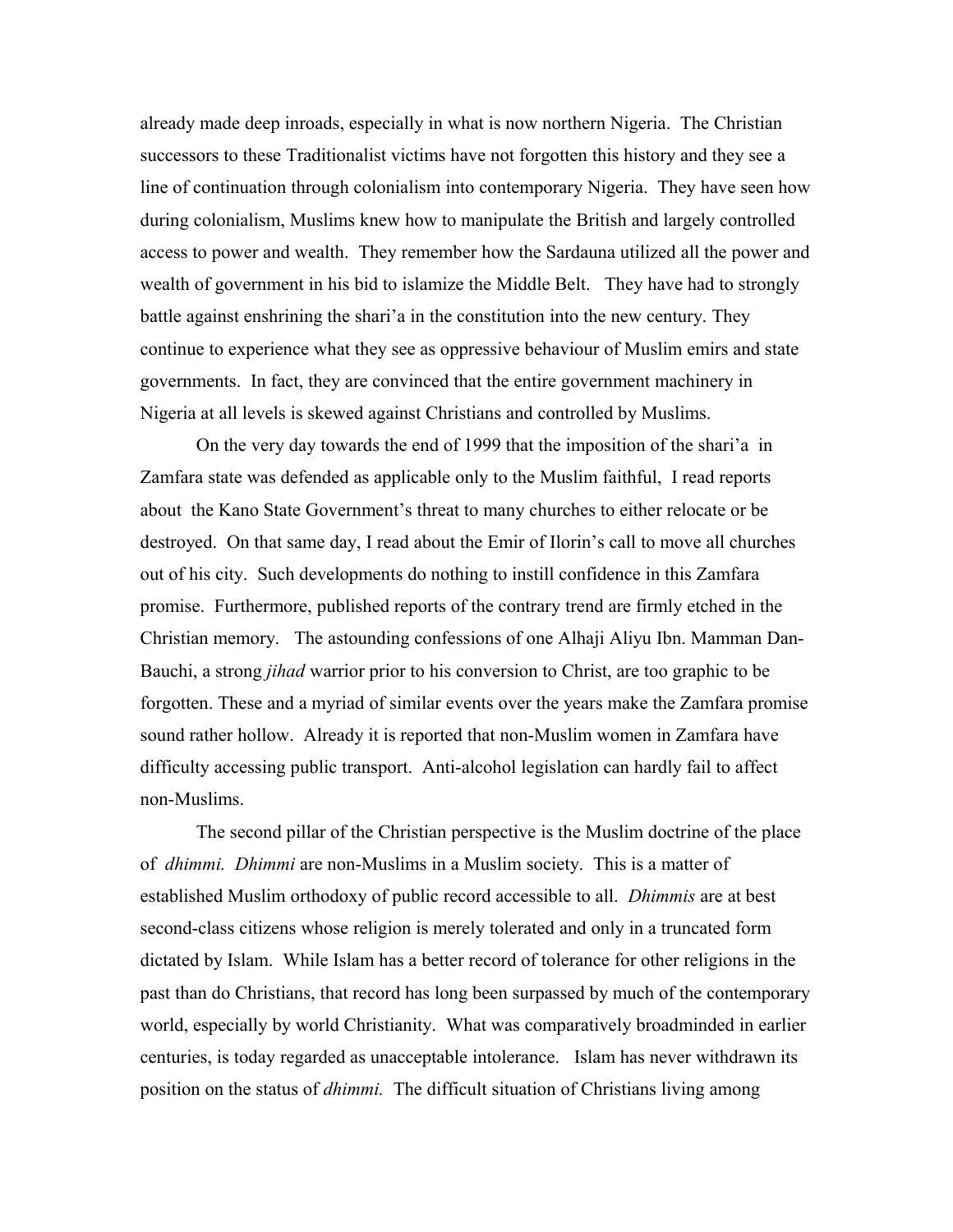Muslim majorities is well known. All this, too, makes the Zamfara promise sound rather empty. In view of all this history and the classic stand on *dhimmi,* Nigerian Christians have every reason to fear the present trend and to oppose it.

The third pillar of the Christian perspective is the dualism they have inherited from missionaries versus the unity of religion and politics in Islam. The basic tendency in Islam is to identify politics and government as a major arena for the practice of Islam. While Christians -- in my opinion, incorrectly-- tend to pour most of their energies into churches, for Muslims politics and government are among the main foci. Muslims feel comfortable in that sector. They do not hesitate to use whatever government resources available to them for the benefit of Islam. Once again, the Sardauna's mission is the most overt and clear example of this tradition.

This Muslim unity of religion and politics is one of the main reasons Christians are clamouring for a secular government and a secular constitution, for the separation of church and mosque from government. They do not want their tax and oil monies spent on mosques all over the place or on Muslim courts or pilgrimages to Mecca. They are of the opinion that Muslims will commandeer the major share of these funds and that the latter will not equally honour the rights of others to those funds. They have seen too much evidence of the Muslim intention to turn Nigeria into a Muslim country. They regard the Federal Government as having been hijacked by Muslims. They claim government favours Muslim causes at the expense of Christians at various fronts. In fact, they have a strong sense of persecution by both Islam and its tool, the Federal Government as well as many state governments.

It is clear that this Christian perspective is not one that encourages wholehearted co-operation with Muslims in building up a nation to which the two religions would contribute as equal partners, each from its own standpoint. Christians want a situation of equality, but they see anything but that in the Muslim stance. In fact, they are sure that Muslims intend to turn Nigeria into a Muslim country, including the *dhimmi* provision for non-Muslims. They feel that only a secular government and a secular constitution that eliminates all traces of religion from the sphere of government will make for a viable Nigeria. Anything compromising secularism they reject—at least, sometimes.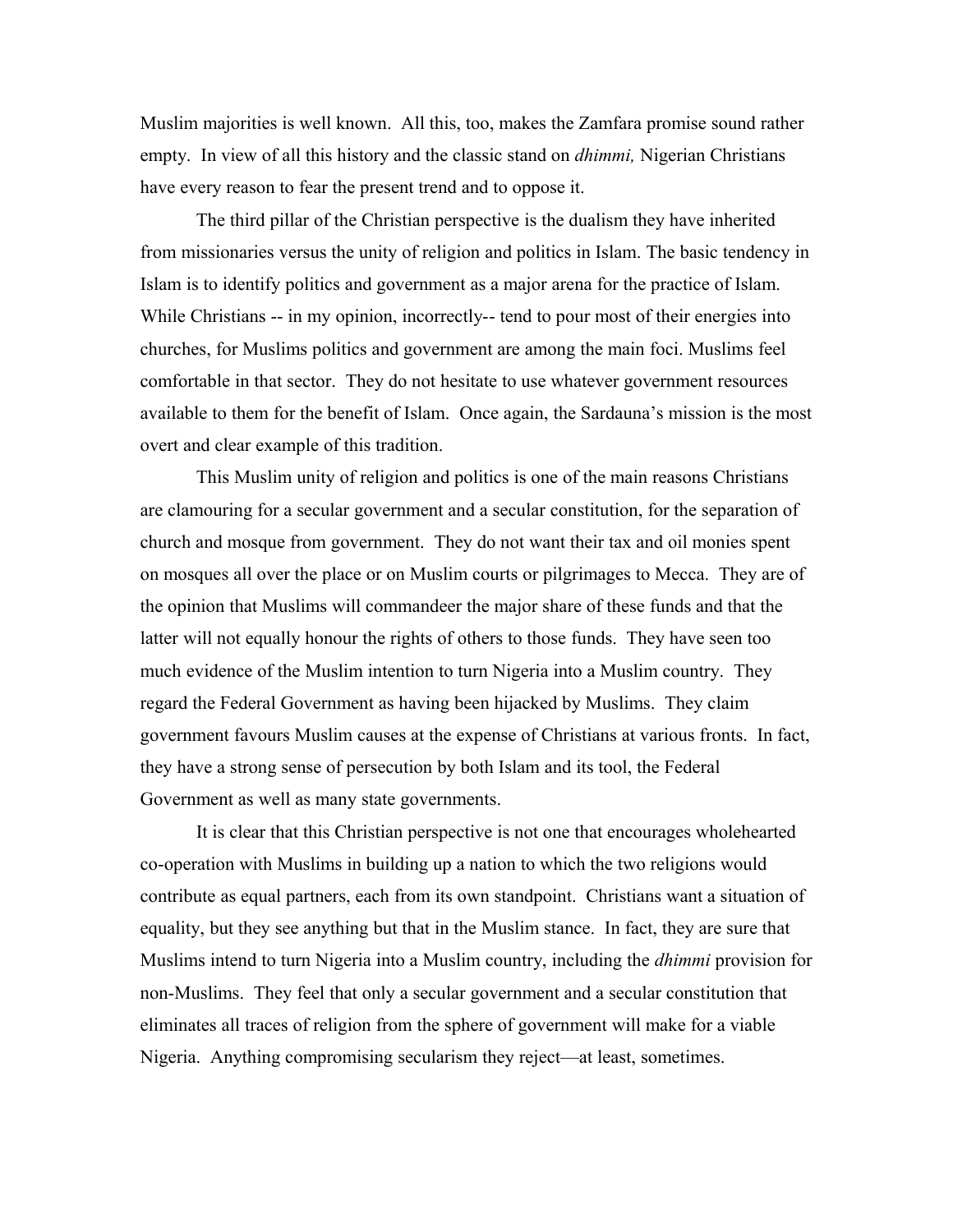The basic motivation of this Nigerian Christian stance was a combination of fear for Muslims, mistrust, anger and even hatred. I believe that the fear has largely dissipated. Christians have overcome the earlier passivism, inherited from both their forefathers and from pietistic missions, that prevented them from challenging government takeover of schools and hospitals during the 70s. From the late 70s on, it has not taken much for Christians to actively challenge any perceived Muslim attempt at hegemony.

The same cannot be said about mistrust, anger and hatred. A grand dose of this combination, based on a reading of history and long-term patterns of Muslim behaviour, still firmly undergirds the Christian perspective. I believe there are solid reasons for this mistrust and I share it. Anger also has its reasons in this context. When one reads Muslim publications like *The Pen,* a weekly, and its Hausa-language counterpart, A*lkalami,* he can only shudder with apprehension. Even though the government-sponsored newspaper *Gaskiya Ta Fi Kwabo* superficially seems much more objective when there is no crisis at hand, its true colours shine through clearly during any Christian-Muslim crises.

However, anger and hatred, though humanly understandable, can never serve any constructive Christian purpose. Combined with mistrust, we have here a fatal combination that tends to disable Christian leaders in the Christian Association of Nigeria from serious Christian reflection or careful strategizing. Nothing Muslims do or say is understood in its own terms. And much of what Christians do or say cannot be understood on its own terms either. The situation is much like the former cold war between East and West, when both major parties looked at every issue in terms of their cold war relationships. I have observed some very wise Christian leaders, in succumbing to this anger and hatred, react in stunningly unreasonable fashion to some Muslim initiatives that seemed altogether reasonable and fair. The term "fair" simply has little place in the Christian vocabulary when it comes to Muslim issues.

Another component of the Christian attitude is the dualistic worldview they have inherited from western missionaries, including Reformed missionaries. This dualistic version of the Gospel, which I hope to further delineate in a later article, separates the spiritual from the material, religion from life and has led to a worldview that accepts a secular perspective on life.